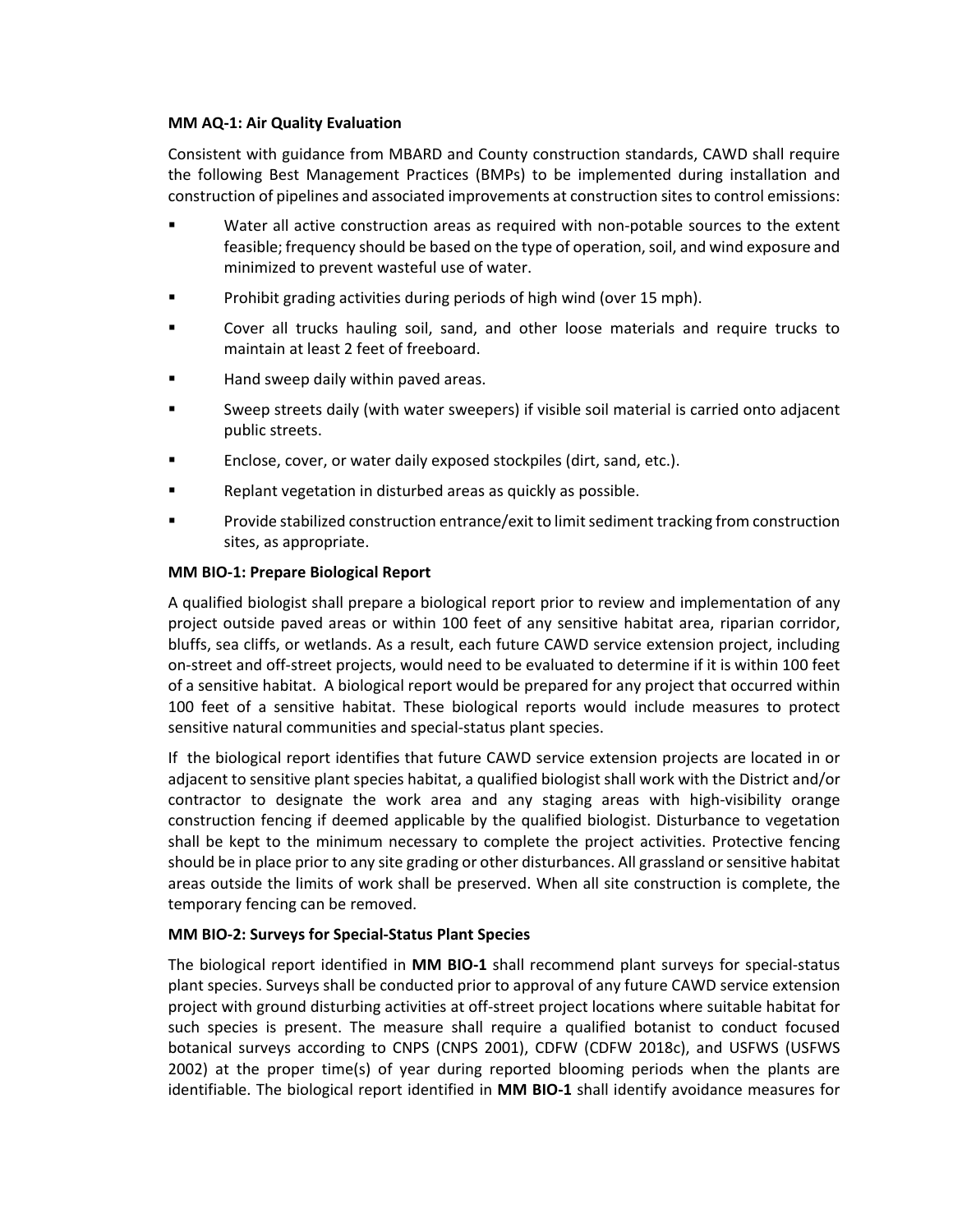special plant species where appropriate. The qualified botanist shall prepare a survey results report for submittal to the District. The report shall include, but shall not be limited to, the following: (1) a description of the survey methods; (2) a discussion of the survey results; (3) a map showing the project area and the location of any special-status plants encountered, and (4) recommended measures to avoid impacts to special-status plant species.

# **MM BIO-3**: **Biological Report for Sensitive Habitats**

**MM BIO-1** requires that a qualified biologist prepare a biological report prior to constructing any project within 100 feet of any sensitive habitat area, riparian corridor, bluffs, sea cliffs, or wetlands. As a result, a biological report would be prepared for any project that occurred within or adjacent to sensitive habitat, including habitat for special-status animal species. The biological report shall include measures to protect any special-status animal species when the biological report identifies that future CAWD service extension projects are within or adjacent to suitable habitat for special-status animal species to avoid harming special-status wildlife species.

# **MM BIO-4: Protection of Special-Status Animal Species**

The following measures shall be required to protect any special-status animal species when the biological report identifies that future CAWD service extension projects are within or adjacent to suitable habitat for special-status animal species. These measures to avoid harming special-status wildlife species will be superseded by site-specific surveys and reports.

- Prior to initiation of any construction activities within the vicinity of sensitive habitat for special-status animal species, a qualified biologist shall clearly delineate the limits of construction work and equipment access.
- Protective fencing should be in place prior to any site grading or other disturbances.
- A qualified biologist shall conduct an employee education program prior to any construction. The education program shall consist of a brief presentation to explain biological resources concerns to contractors, their employees, and any other personnel involved in construction of the project.
- A qualified biologist shall conduct a pre-construction survey within the construction area for the presence of Special-Status Species, as identified or required in the biological report for the site-specific projects. The survey(s) will be conducted immediately prior to the initial onset of construction activities. If special-status, species are found, work will not commence until the appropriate state and/or federal resource agencies are contacted and avoidance and mitigation measures are in place.
- If an animal is found at the work site and is believed to be a protected species, work shall be halted, and a qualified biologist shall be contacted for guidance. Care must be taken not to harm or harass the species. No wildlife species shall be handled and/or removed from the construction area by anyone except agency-approved biologists.

## **MM BIO-5: Restoration of Disturbed Areas**

Areas disturbed by construction shall be restored and replanted, depending on the community and habitat type, i.e.., disturbed grasslands shall be seeded with a native erosion control seed mix suitable to the project area.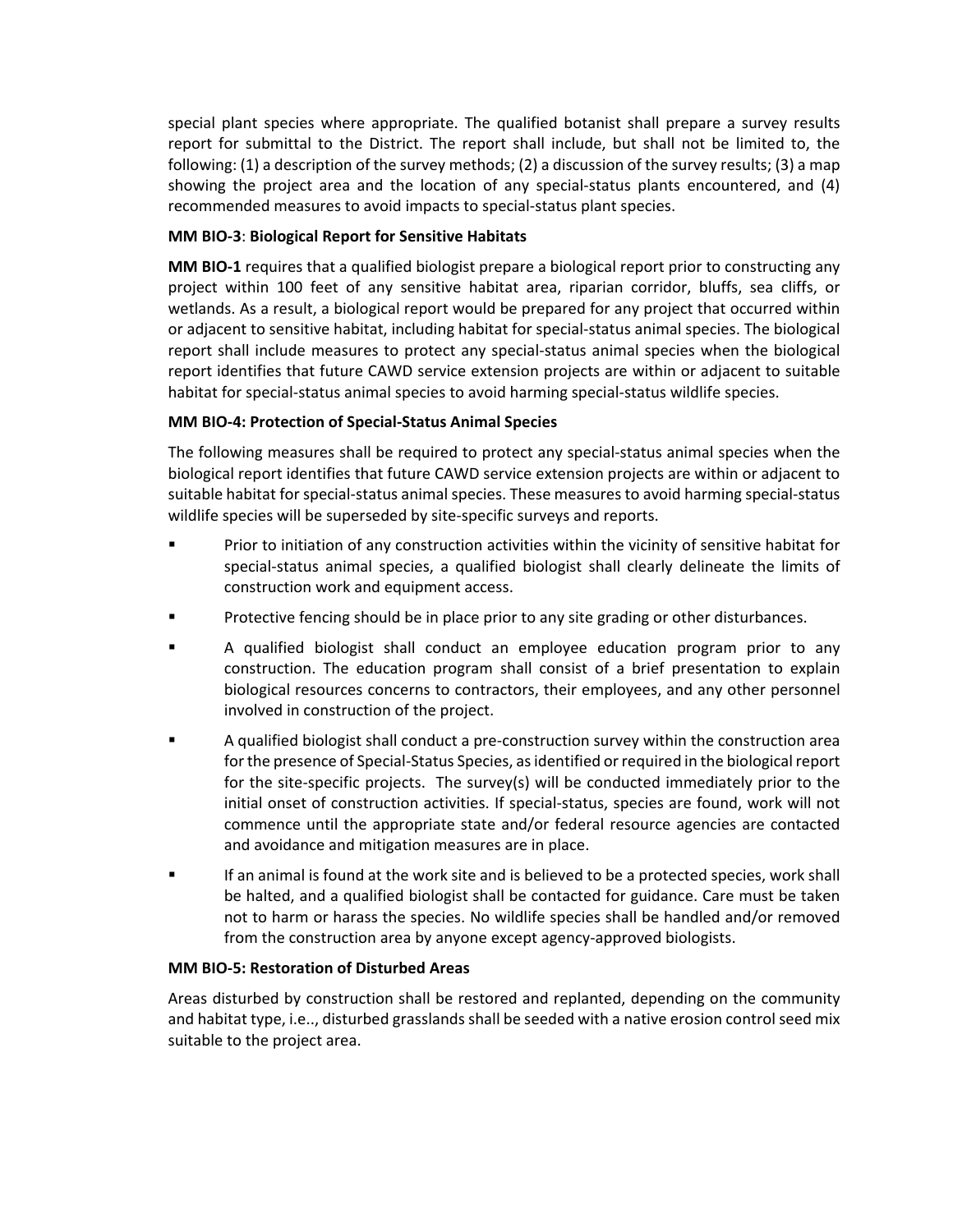## **MM BIO-6: Construction Best Management Practices**

CAWD shall ensure future construction projects and contractors implement the following BMPs and protective measures listed below to avoid indirect impacts to wetlands, riparian areas and other sensitive habitats identified within the construction area.

- No materials shall be allowed to enter into aquatic resources within the vicinity. All storm drain inlets and culvert inlets and outlets shall be protected (e.g., filter fabric, straw wattles, and/or silt fencing) in order to prevent debris or construction materials from entering in these areas. At the end of project construction, all materials trapped by the barriers and excess materials such as dirt, rock, asphalt and concrete pavement, or debris shall be collected using dry sweep methods and removed from the project locations. No materials shall be allowed to enter into aquatic resources within the vicinity.
- A litter control program shall be instituted at each project location. All workers ensure that food scraps, paper wrappers, food containers, cans, bottles, and other trash from the project area are deposited in covered or closed trash containers. The trash containers shall be removed from the area at the end of each working day.
- All leaks, drips and spills shall be immediately cleaned up to prevent entry into aquatic resources within the vicinity. All workers shall be informed of the importance of preventing spills and of the appropriate measures to take should a spill occur.

## **MM BIO-7: Construction Scheduling to Avoid Nesting Season**

To avoid potential impacts to nesting migratory birds and raptors, schedule construction to avoid the nesting season to the extent feasible, which is typically from March 1 to August 1. If construction cannot be scheduled outside this area, a qualified biologist shall conduct surveys for nesting birds no more than two weeks prior to onset of tree pruning and construction with heavy equipment. If nesting birds are observed within the project corridor, postpone construction along that portion of the project until the biologist confirms that all young have fledged from the nest. The qualified biologist shall determine buffers required depending on the bird species. For most birds a 50-foot buffer zone is adequate to protect the nest; a raptor nest will require a 250-foot buffer.

## **MM CR-1: Cultural Resources Report and Monitoring**

The following protection measures will be required for potential future projects if ground disturbance is located in areas deemed as potentially sensitive archeological sites by the Monterey County General Plan (Monterey County, 2010):

- CAWD shall require the preparation of an archaeological resource report by a Professional Archaeologist for improvement projects involving ground disturbance in areas of high likelihood of containing archaeological resources.
- During ground disturbance of native soils (soils not consisting of artificial fill) for the construction of the project, a Professional Archaeologist and a local Native American monitor shall be retained to observe construction activities within the project site. If, during initial monitoring, the Professional Archaeologist determines that the construction activities have little or no potential to impact cultural resources, the Professional Archaeologist, in consultation with the Native American monitor, may recommend that monitoring be reduced or eliminated. If cultural resources are identified during initial